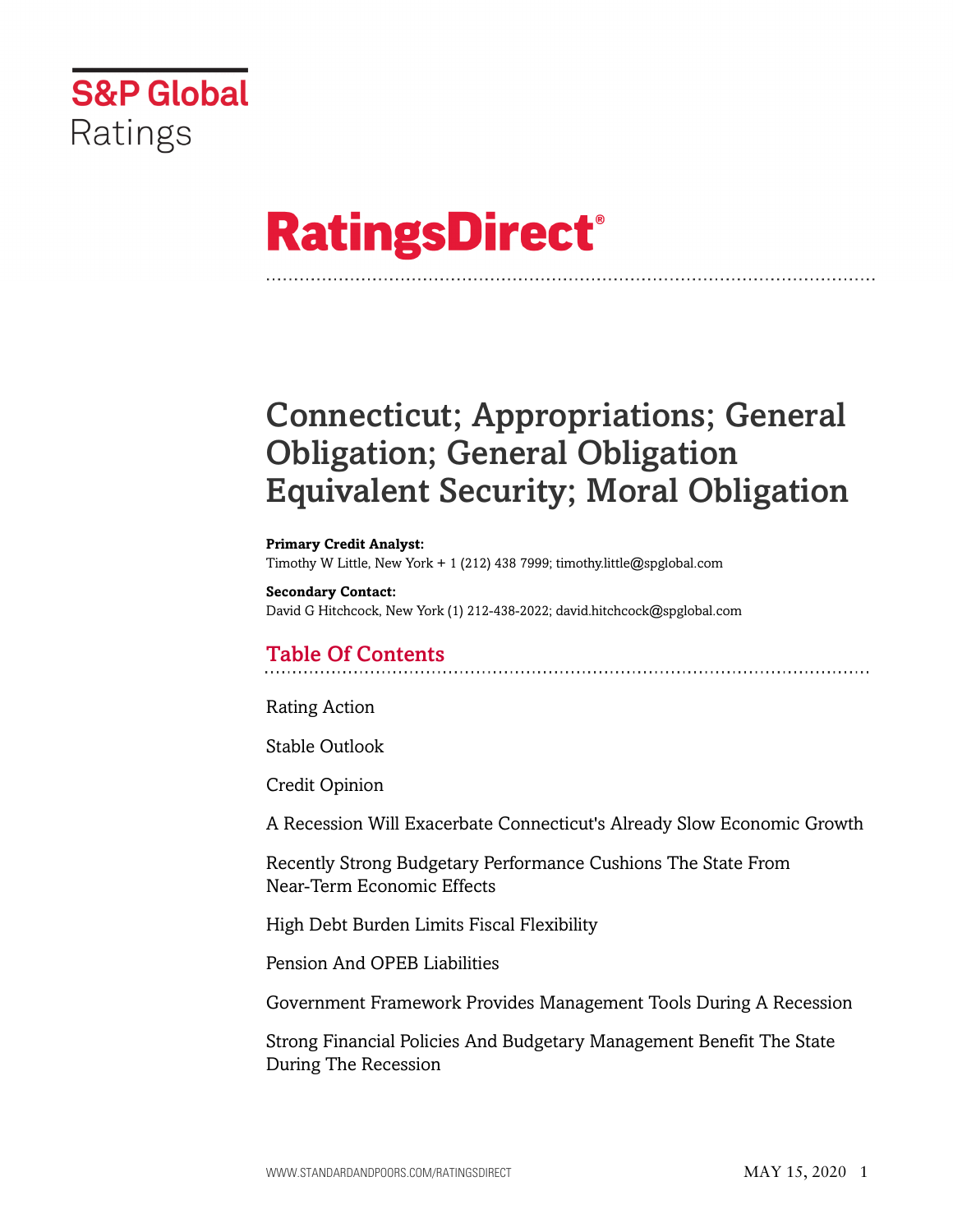# Connecticut; Appropriations; General Obligation; General Obligation Equivalent Security; Moral **Obligation**

| <b>Credit Profile</b>                                  |                |            |  |
|--------------------------------------------------------|----------------|------------|--|
| US\$500.0 mil taxable GO bnds ser 2020A due 07/01/2030 |                |            |  |
| Long Term Rating                                       | A/Stable       | <b>New</b> |  |
| US\$400.0 mil GO bnds ser 2020C due 06/01/2040         |                |            |  |
| Long Term Rating                                       | A/Stable       | <b>New</b> |  |
| Connecticut GO                                         |                |            |  |
| <b>Unenhanced Rating</b>                               | A(SPUR)/Stable | Affirmed   |  |

# <span id="page-1-0"></span>Rating Action

S&P Global Ratings has assigned its 'A' rating to the State of Connecticut's series 2020A and 2020C general obligation (GO) bonds. We have also affirmed our 'A' rating on the state's GO bonds outstanding, our 'A-' rating on state appropriation-backed debt, and our 'BBB' rating on its moral obligation debt. The outlook on all the ratings is stable.

The state is issuing approximately \$500 million of series 2020A (taxable) and \$400 million of series 2020C (tax-exempt) GO bonds for various capital purposes. The full faith and credit of the state is pledged for the payment of principal and interest on the bonds.

#### Credit overview

Connecticut released updated consensus revenue forecasts at the end of April, projecting a \$934.0 million deficit (4.8% of expenditures) in the general fund for fiscal 2020. To balance the budget this year, the state will use all of its expected volatility cap transfer to the reserve fund (\$318.3 million) and a draw from its rainy day fund (\$615.7 million). Prior to the COVID-19 pandemic, it was on track to increase reserve levels to over 15% during the biennium. The strong position of the state entering into fiscal 2020 is likely to weaken, with reserve balances at 12.9% of appropriations expected to decline to 9.4% following the drawdown for this year's deficit.

The projections also forecast a \$2.2 billion deficit (10.7% of expenditures) for fiscal 2021 that the state will need to address through some combination of expenditure and revenue changes or continued use of reserves. The level of reserves at the end of fiscal 2020 is expected to be \$1.9 billion and is insufficient to make up all of the projected deficit for fiscal 2021. The state has begun considering how to address the fiscal 2021 shortfall with revenue changes and other expenditure adjustments. However, the significance of the shortfall will likely result in some reserve use. During the last recession, the state issued nine-year deficit bonds to close its shortfall.

Despite these challenges, Connecticut enters the current recession in a significantly better position than in the past, with reserves at historically high levels. Bond covenants allow reserve drawdowns on a supermajority legislative vote, which the majority party holds at present. Previously, Connecticut had a history of carrying low reserves and ended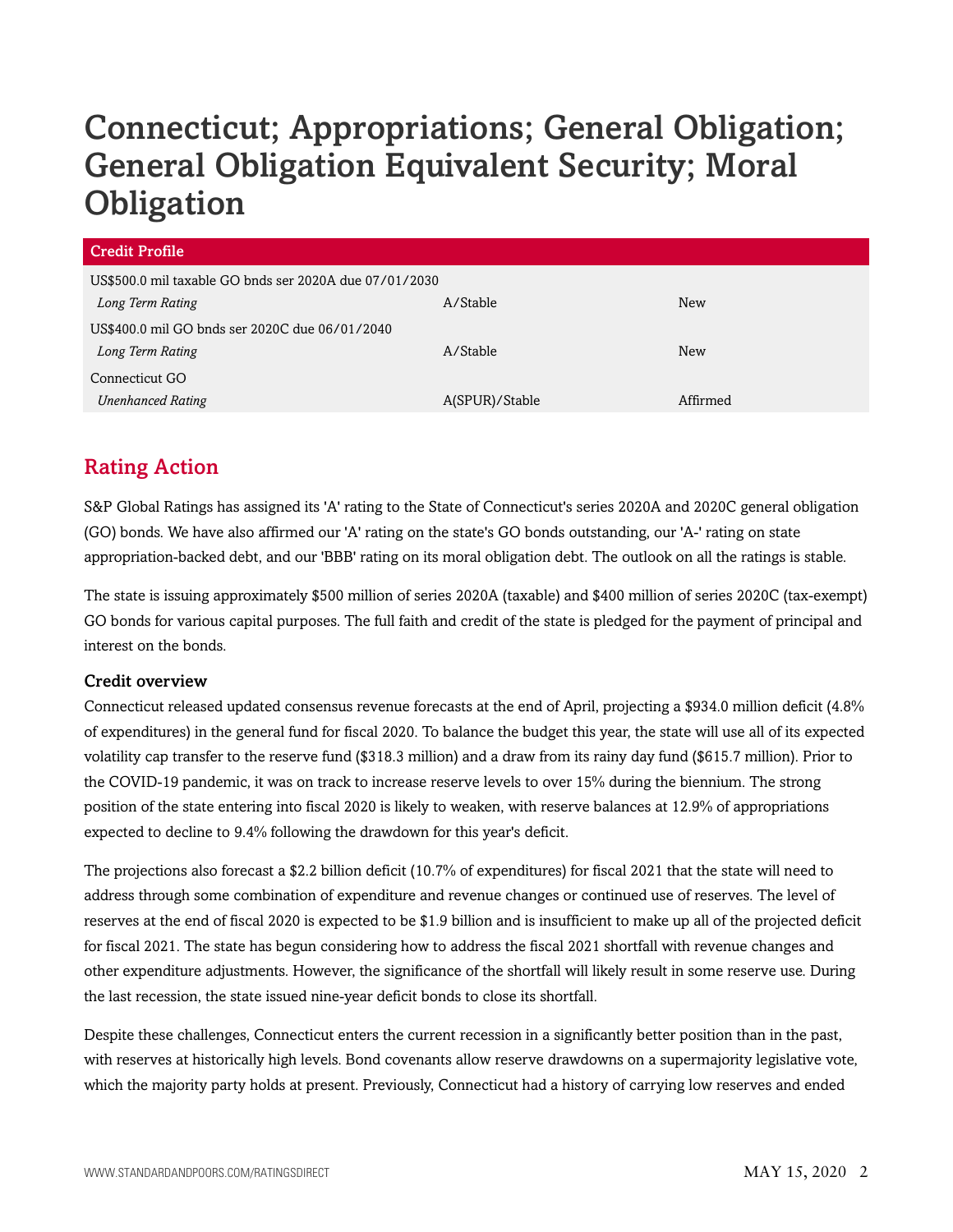#### fiscal 2017 with a reserve balance of only 1.1% of expenditures.

Further pressuring the state's finances during the recession are its extremely high fixed costs. An estimated 50% of fiscal 2020 budgeted expenditures constitute debt service, required pension and retiree health care benefit contributions, the state share of Medicaid costs, and other entitlements. The state also enacted an annual GO bond allocation cap of \$2 billion and an issuance cap of \$1.9 billion (with certain exclusions such as UConn 2000 Bonds), but the state has self-imposed a GO issuance limit of \$1.6 billion in fiscal years 2020 and 2021. Bond allocations are determined by the state's Bond Commission, whose agenda is controlled by the governor. During calendar year 2019, GO bond allocations by the Bond Commission totaled \$1.2 billion, well below the 2011 through 2018 bond allocation average of \$1.975 billion. Connecticut remains the only state with a high enough debt load to trigger a one-notch downward override rating adjustment under our state rating methodology. The recently enacted bond bill authorizations are in line with prior years and we do not expect the debt profile to significantly moderate in the near term.

In our opinion, lower rated states are most exposed to credit pressure derived from exogenous shocks given their comparatively weaker credit metrics that may include lower reserve levels, cyclical revenue streams, and elevated fixed costs (e.g., pensions, debt service, other postemployment benefits [OPEBs]); for more information, see "All U.S. Public Finance Sector Outlooks Are Now Negative" (published April 1, 2020 on RatingsDirect).

#### Environmental, social, and governance factors

Our rating incorporates our view regarding the health and safety risks posed by the COVID-19 pandemic. S&P Global Ratings considers health and safety a social risk under our view of environmental, social, and governance (ESG) factors. Absent the social risks of COVID-19, we consider Connecticut to have elevated social risks compared to the sector given its older population and higher cost of living. These demographic trends could present long-term credit risks to the state's economic and budgetary performance. However, we believe Connecticut's historically strong management and policy framework will help manage this risk. Environmental risks are considered above those of other states due to its 618 miles of coastline along Long Island Sound. Connecticut's shoreline roads and communities are at risk from rising sea levels. However, we view the state's governance risks as being in line with the sector and it has historically maintained a strong management and policy framework to respond to developing risks.

Based on the analytic factors we evaluate for states, on a scale of '1.0' (strongest) to '4.0' (weakest), we have assigned a composite score of '2.2' to Connecticut, an anchor of the 'AA-' rating. However, we also calculate that a majority of Connecticut's debt ratios in our state scoring criteria may lie more than one-third above the level necessary to score a '4', which triggers a one-notch rating override under our state scoring criteria. We are further using our discretionary ability to rate one notch below the anchor rating and overriding factors to maintain our 'A' rating due to our view of the state's high fixed-cost burden and lagging economic growth compared to peers.

### <span id="page-2-0"></span>Stable Outlook

Generally, our rating outlook timeframe is up to two years. Given the current uncertainty around the pandemic, our view of the credit risks to the state of Connecticut and its obligations centers on the more immediate budget effects in 2020 and is subject to change.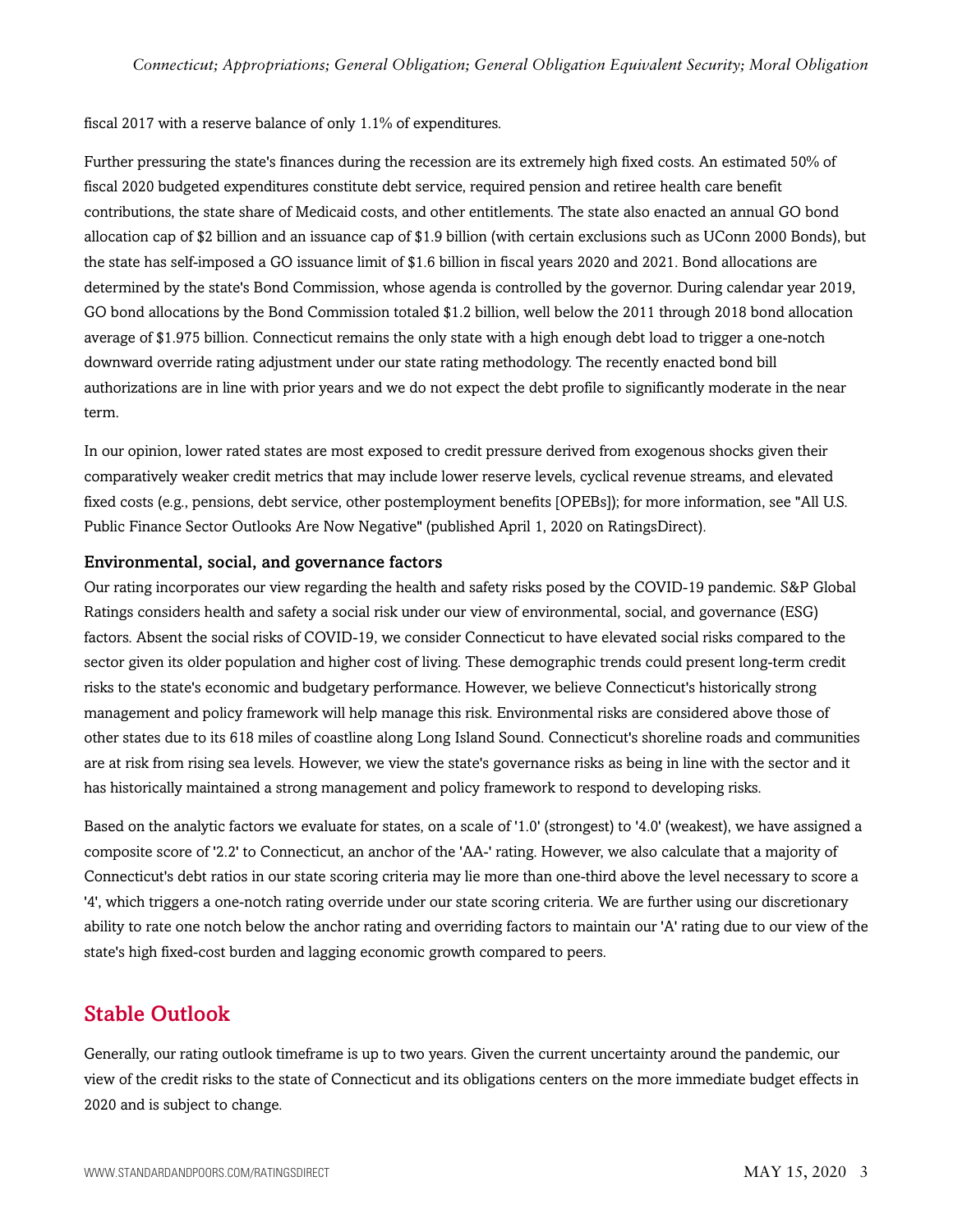#### Downside scenario

Should a significant structural gap emerge and the state no longer continues making required pension contributions, uses significant one-time budgetary maneuvers (including deficit bonds), or sees its reserves deteriorate to low levels as they were before bond covenants were imposed, we may lower the rating. We also note that the state's three-year average pension funding ratio is close our threshold, 40%, and may result in further downward rating action if pension funding levels deteriorate. We recognize that state governments across the nation will face unprecedented challenges in the near term. The duration and severity of recent events affecting the state's fiscal profile may result in faster deterioration of its credit quality as economic conditions change.

#### Upside scenario

If the state is able to weather the economic recession, maintaining good reserve balances and demonstrating a moderating debt burden, we may consider a higher rating. We currently estimate that the majority of our debt ratios will remain at least one-third higher than the threshold triggering our one-notch lower rating over our outlook horizon. This threshold was first triggered at the end of fiscal 2017.

# <span id="page-3-0"></span>Credit Opinion

# <span id="page-3-1"></span>A Recession Will Exacerbate Connecticut's Already Slow Economic Growth

In our opinion, Connecticut's economic profile makes it highly exposed to the potential effects of the next recession. Elements that exacerbate its exposure include 10 years of economic growth that lagged the nation, a high concentration in financial services employment, and a weak demographic profile.

Despite increased recessionary risks, very strong wealth and income levels remain a hallmark of the state's economic profile. In 2019, its per capita personal income was \$79,087 and 140% of the nation. However, its growth in personal income significantly slowed following the Great Recession to a compounded annual growth rate (CAGR) of 2.5% (2009-2018). Economic output has also lagged the nation the past five years, with a real gross state product (GSP) CAGR of 0.91% compared to 2.43% for the nation. Connecticut experienced a greater decline in GSP than national GDP during the last recession, although annual growth was stronger than that of the U.S. in 2007 and in 2006 before the recession.

We believe the state's high employment concentration in the financial sector increases its exposure to recessionary risk. IHS Markit has reported that Connecticut's important financial industry, with its well-paying jobs, shrank every year from 2008 through 2018, except for a small increase in 2015 and perhaps another jump in 2019. In 2018, the well-paying financial activities sector made up 7.5% of statewide employment, compared with 5.7% for the nation, according to the Bureau of Labor Statistics.

In our opinion, the state's economy is expected to contract this year based on S&P Global Economics' forecast (see "An Already Historic U.S. Downturn Now Looks Even Worse," published on April 16, 2020). The COVID-19-induced recession will have a material negative effect on the state's economy and finances.

A future challenge for economic recovery reflects the state's population characteristics. Over the past five years, its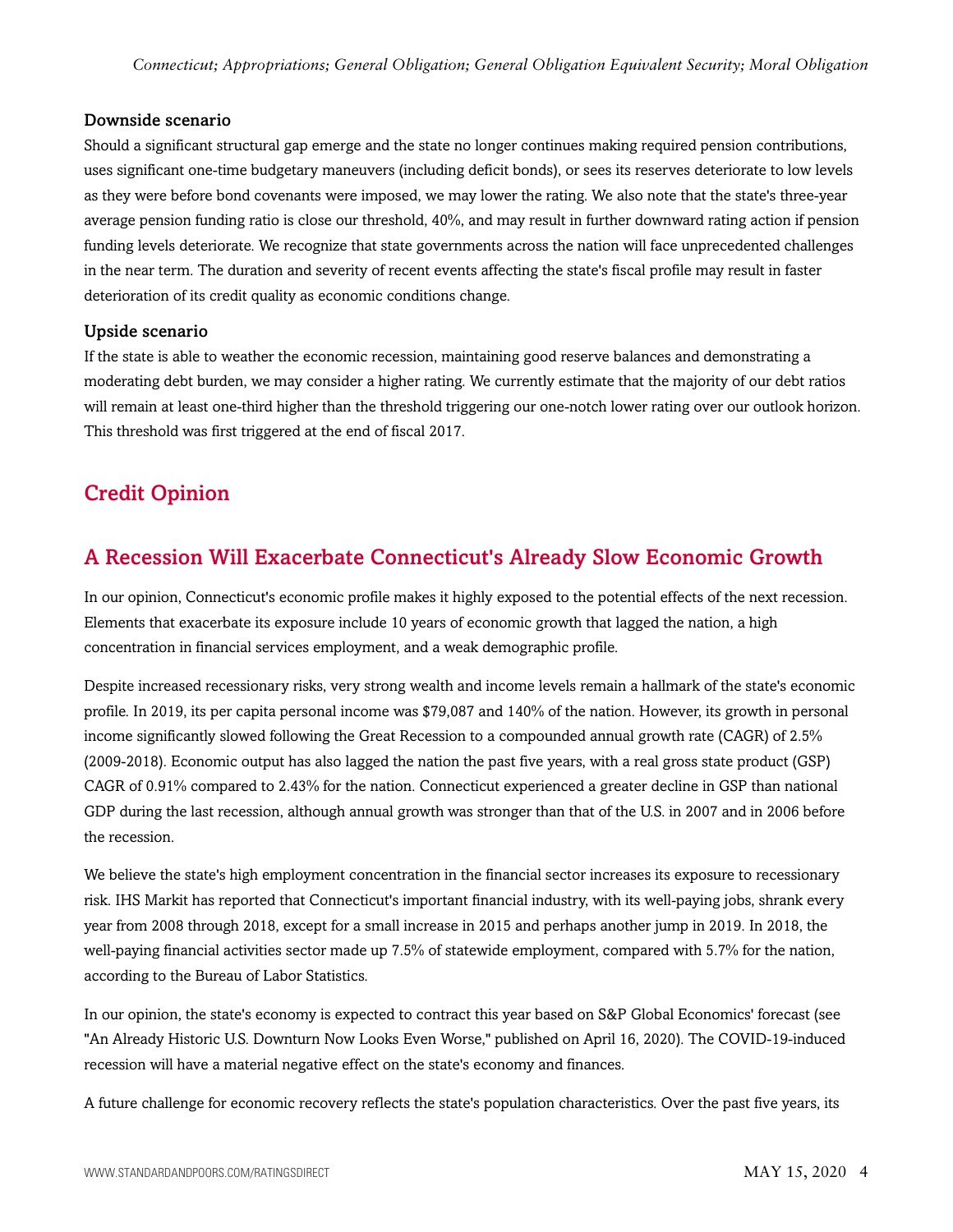population has experienced modest annual declines, falling to an estimated 3.57 million residents in 2019. Like most of New England, it is aging faster than the rest of the country as prime working-age adults seek opportunities elsewhere, contributing to slower economic growth (see "Increasing Generational Dependency Poses Long-Term Social Risks to U.S. States' Fiscal And Economic Stability," published Feb. 24, 2020).

<span id="page-4-0"></span>On a scale from '1.0' (strongest) to '4.0' (weakest), S&P Global Ratings assigned a '2.2' to Connecticut's economy.

# Recently Strong Budgetary Performance Cushions The State From Near-Term Economic Effects

On a GAAP basis, Connecticut had a \$967.7 million general fund surplus for fiscal 2019. On a budgetary basis, income taxes were 49% of realized revenues, followed by sales and use taxes at 22%. On average, personal income taxes are approximately 50% of realized revenues. The state budget reserve fund (BRF, a rainy day fund) totaled \$2.5 billion compared to the prior year's balance of \$1.2 billion. On a budgetary basis, the fiscal 2019 ending balance is about 13% of net general fund appropriations.

The deposit to reserves was primarily the result of the state's revenue volatility cap, first implemented in fiscal year 2018. This statutory provision requires revenues above a certain threshold to be transferred to the BRF. At fiscal year-end 2019, a volatility transfer of \$949.7 million was made to that fund.

Over the course of the year, we expect Connecticut to experience a significant erosion in personal income tax receipts. The state's reliance on this revenue stream and financial services economic activity indicate a propensity for greater volatility primarily due to its linkages to equity market volatility via taxes on nonwage capital gains income (see "Market Volatility Has Varying Impact On U.S. States' Capital Gains Tax Exposure," published March 10, 2020). The state has followed the federal government and delayed income tax filings for three months to July 15. Such a timing delay will require it to lean more heavily on internal sources of liquidity.

Connecticut released updated consensus revenue forecasts at the end of April projecting a \$934.0 million deficit (4.8% of expenditures) in the general fund for fiscal 2020. To balance the budget this year, the state will use all of its expected volatility cap transfer to the reserve fund (\$318.3 million) and a draw from its rainy day fund (\$615.7 million). Prior to the COVID-19 pandemic, it was on track to increase reserve levels to over 15% during the biennium. The strong position of the state entering fiscal 2020 will be weakened, with reserve balances at 12.9% of appropriations likely to decline to 9.4% following the drawdown this year.

The projections also forecast a \$2.2 billion deficit (10.7% of expenditures) for fiscal 2021 that the state will need to address through some combination of expenditure and revenue changes or continued use of reserves. The level of reserves at the end of fiscal 2020 is expected to be \$1.9 billion and is insufficient to make up all of the projected deficit. The state has begun considering how to address the fiscal 2021 shortfall with revenue changes and other expenditure adjustments. However, the significance of the shortfall will likely result in some reserve use. During the last recession, the state issued nine-year deficit bonds to close its shortfall.

On a scale from '1.0' (strongest) to '4.0' (weakest), S&P Global Ratings assigned a score of '1.7' to Connecticut's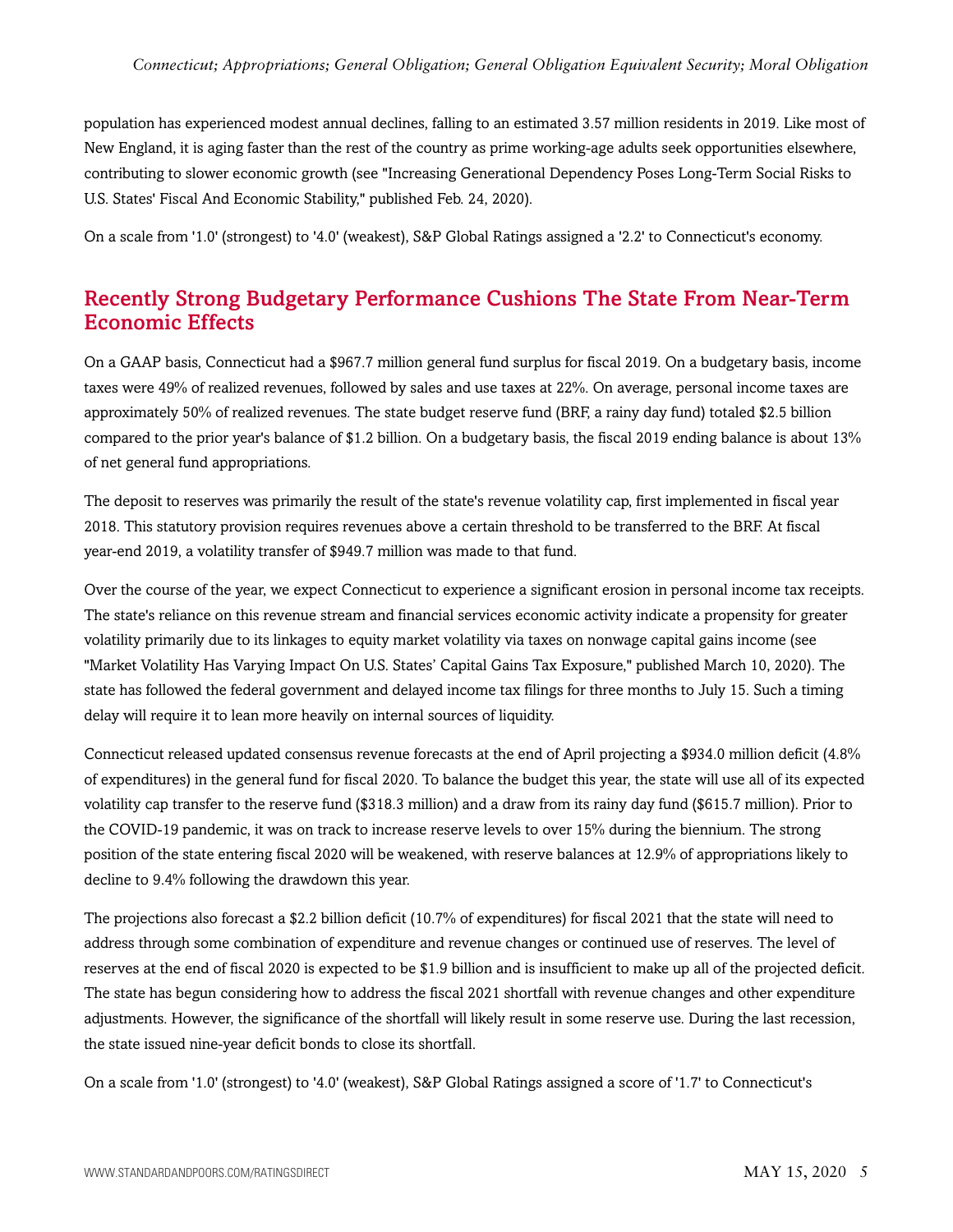<span id="page-5-0"></span>budgetary performance.

# High Debt Burden Limits Fiscal Flexibility

In our opinion, Connecticut's debt burden is high by all measures when compared with those of state peers, in part reflecting debt issued for education and other programs that in other states might be handled at the local level of government.

We calculate that Connecticut's approximately \$24.7 billion in GO and tax-supported debt at fiscal year-end 2019 puts the state's total tax-supported debt per capita at about \$6,900, a level we consider high. Debt levels rose previously rose should stabilize as the state anticipates GO bond issuance in amounts below the GO debt cap, but given adopted bond authorizations, we do not expect levels to moderate in the near term. We calculate debt to personal income as high at 9% at fiscal year-end 2019 and tax-supported debt service also as high at 14.7% of total GAAP general governmental expenditures, less federal revenue and restricted grants. Tax-supported debt includes GO debt, capital leases, and special tax-supported transportation bonds.

Tolling proposed in the governor's CT2030 plan to remedy perceived underinvestment in the state's transportation infrastructure program did not receive sufficient legislative approval. As a result, the governor's "debt diet" reducing annual GO authorizations by approximately \$1 billion annually over the current biennium compared to prior years did not come to fruition either. The adopted bonding bill authorizes GO issuances of \$1.6 billion in fiscal years 2021 and 2022, a level in line with past authorizations.

Connecticut continues to adequately fund its pension liabilities and has adopted more conservative assumptions, although we view unfunded pension and OPEB liabilities as a significant credit pressure. When determining the state's liabilities, we view in aggregate its proportionate share of liabilities in its three defined-benefit pension systems and its retiree health care plan as a part of the State Employee OPEB Plan (SEOPEBP). Through an appropriation of the general fund, the state pays for one-third of plan costs to the Retired Teacher Healthcare plan (RTHP).

- We view the state's pension funding discipline as adequate as it annually contributes an amount in its major pension plans to cover static funding, but not enough to meet our minimum funding progress metric. We also consider the state's net pension liability high compared to peers and extremely underfunded.
- The state's OPEB liability is a source of credit pressure as the liability is high compared to peers, but recent actions to reduce the liability and pre-funding of an OPEB trust have resulted in a relatively stabilized unfunded liability.

On a scale from '1.0' (strongest) to '4.0' (weakest), S&P Global Ratings assigned a score of '3.5' to Connecticut's debt and long-term liabilities.

### <span id="page-5-1"></span>Pension And OPEB Liabilities

As of June 30, 2019, the state's overall average pension funded ratio across all plans was only 44%. The three-year average pension funded ratio for was also 44%. The total unfunded liability of all plans is about \$11,250 per capita, or a high 14% of state personal income.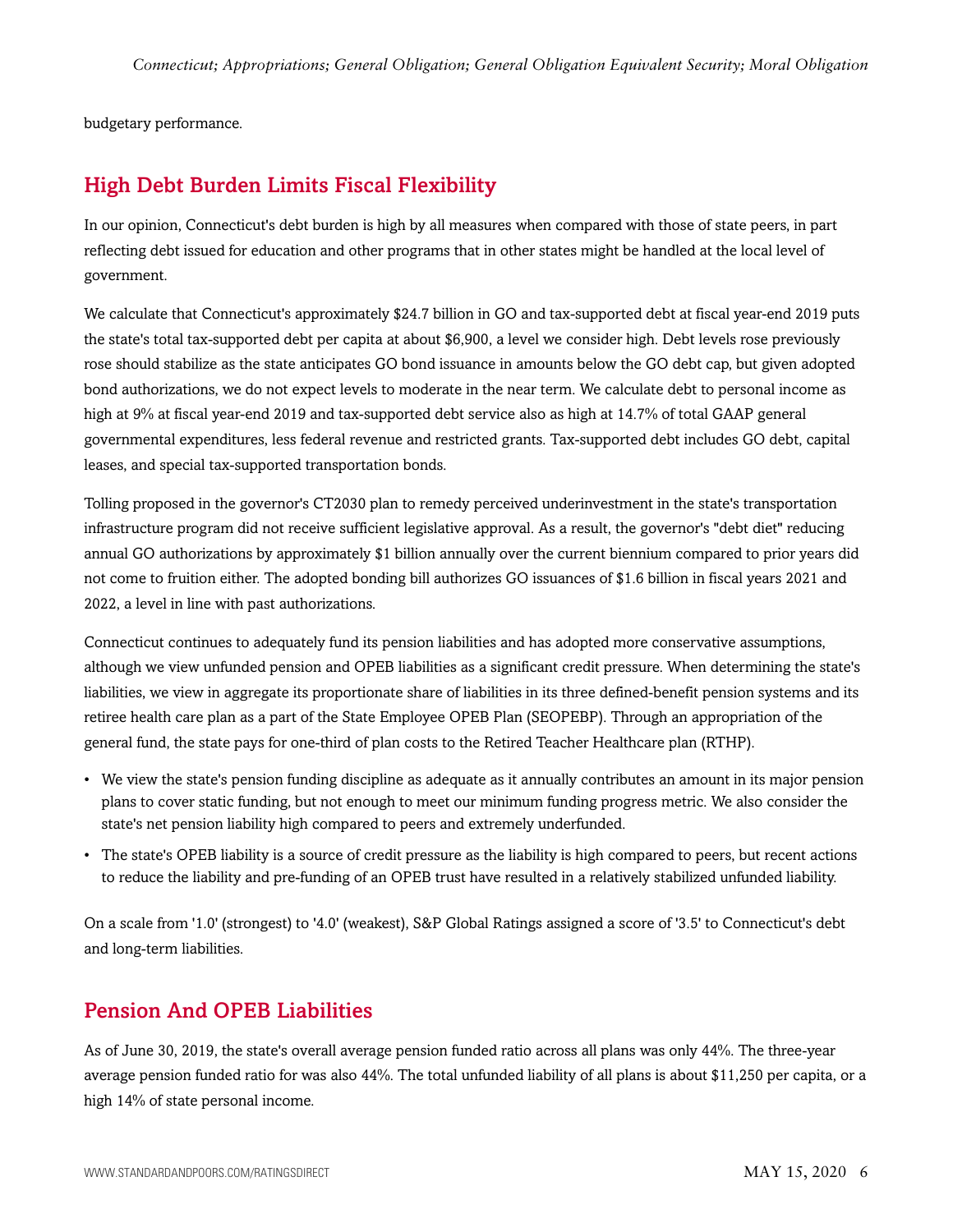Plans representing a significant portion of the state's unfunded pension liability as of June 30, 2019, include:

- State Employees' Retirement System (SERS): 37% funded with the state's applicable net pension liability \$22.8 billion
- Teachers' Retirement System (TRS): 52% funded with the state's applicable net pension liability \$17.1 billion

We believe, on the whole, management factors and actuarial inputs do not significantly encumber or improve our view of the state's overall pension funding discipline. As of fiscal year-end reporting, SERS used a 6.9% assumed rate of return, a closed level-percent of payroll amortization method phasing to level dollar, and a weighted amortization period of 26.8 years. For TRS, the state adopted a 6.9% discount rate (down from 8%) and reset the amortization period to a closed 30-year period with future amortizations using a layered 25-year period, and amortized at a level-percent of pay and will gradually move to a level-dollar method beginning with the June 30, 2024 valuation. In our opinion, reduction of the assumed rate of return and using a level-dollar amortization method should improve funding over time if funding discipline is maintained. We view the changes assumptions favorably, but recognize the reset in the amortization period to a longer duration was necessary to offset increasing costs. While the changes in assumptions more closely align with our guidance for evaluation pension risk, the state's large unfunded liability presents a continuing credit pressure.

The treasurer's office indicated that actions taken in 2019 ensure that there is adequate liquidity to meet all benefit obligations and to take advantage of investment opportunities in the current market environment. Asset smoothing through the actuarial valuations will mitigate the effects of returns lower than the rate of return assumption in any one year. The 2020 valuations will set the actuarially determined contributions for fiscal years 2022 and 2023.

For additional information on states' funding progress for pension liabilities, see our report "U.S. State Pension Reforms Partly Mitigate The Effects Of The Next Recession," published on Sept. 26, 2019.

#### OPEB liabilities

As of June 30, 2018, the state's applicable net OPEB liability for SEOPEBP was \$17.2 billion, or about \$4,800 per capita and approximately 6% of personal income, which is above medians. Recent actions to reduce the liability and pre-funding of an OPEB trust have resulted in a relatively stabilized unfunded liability. The plan was 4.7% pre-funded as the state has shown a commitment to increasing contributions above pay-as-you-go levels.

The unfunded state employee OPEB liability had been a larger \$26.6 billion at June 30, 2008. The lower liability reflects a change in the discount rate due to the creation of a trust fund, lower liabilities resulting from changes in plan design negotiated with the State Employee Bargaining Agent Coalition, and various health care cost-containment initiatives. Before the state reformed its OPEB system, OPEB costs had been forecast to rise sharply, reaching approximately \$45 billion by fiscal 2017.

Benefits provided by SEOPEBP to members of the plan include health care and life insurance benefits to eligible retirees and their spouses not part of TRS or the Municipal Employees' Retirement System. Plan benefits required contributions of plan participants and the state, and other plan provisions are described in statute.

Connecticut is also statutorily required to fund one-third of teacher pension OPEB costs, plus the shortfall left after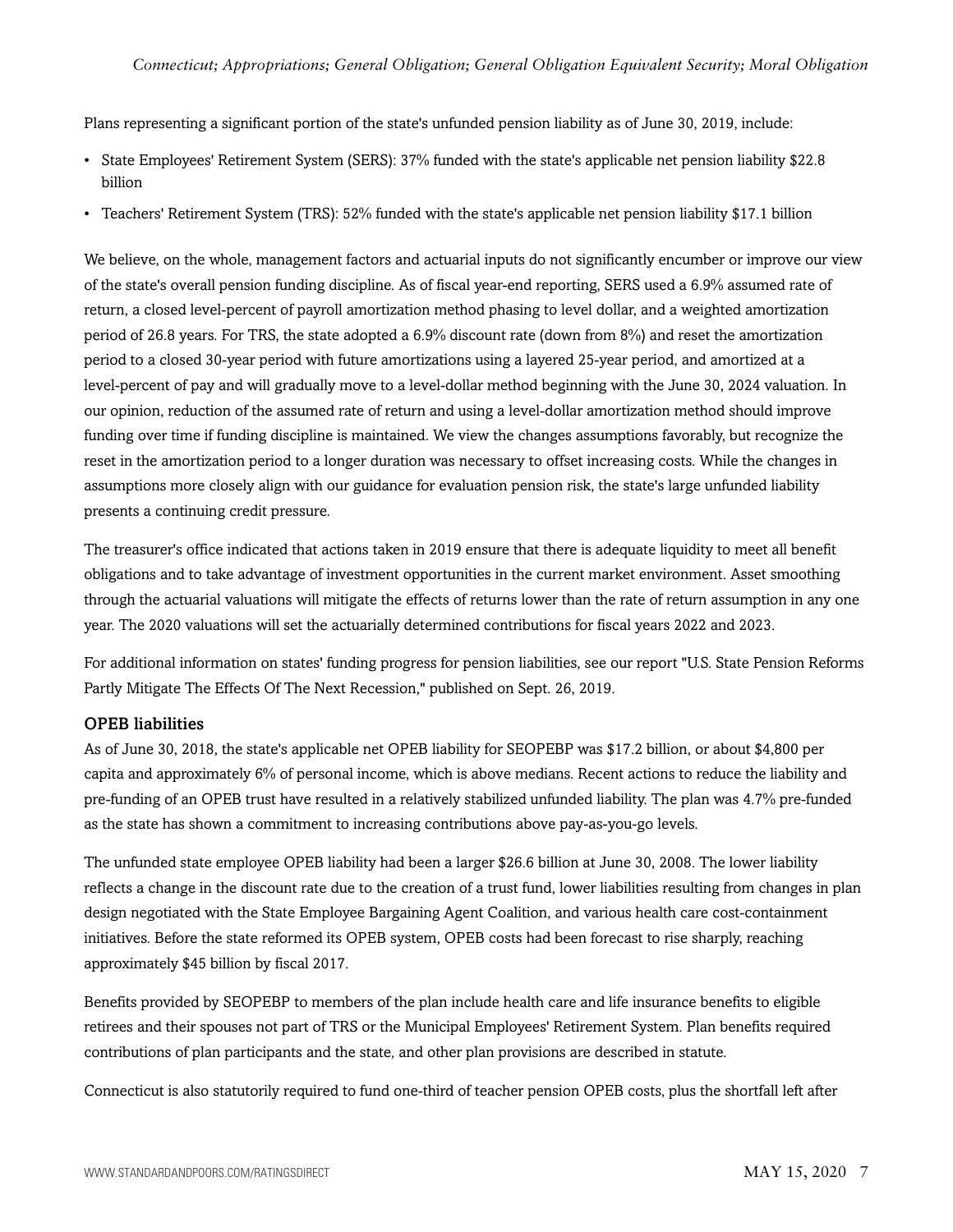employer and employee contributions. The teachers' net OPEB liability alone was \$2.6 billion as of June 30, 2018, and only 1.5% funded.

For additional information on states' funding progress for OPEB liabilities, see our report "U.S. States Are Slow To Reform OPEBs As Decline In Liabilities Masks Increased Risk," published on Dec. 3, 2019.

# <span id="page-7-0"></span>Government Framework Provides Management Tools During A Recession

The government framework--including fiscal policy and intergovernmental funding within which each state taxes, spends, and issues debt--influences Connecticut's ability to manage through economic cycles.

A key feature of Connecticut's governmental framework is a balanced budget requirement. The state constitution provides that the amount of general budget expenditures authorized in any fiscal year must not exceed the estimated amount of revenue for that fiscal year. In developing its budget, Connecticut operates under a constitutional expenditure cap that limits spending growth to the greater of personal income growth or the inflation rate, unless the governor declares a state of emergency, or three-fifths of each house of the legislature votes to exceed the limit due to extraordinary circumstances. The expenditure cap excludes debt service, payments from federal grants, and matching payments, while certain pension costs are phased in under the cap in stages beginning in 2023. There is no statutory or constitutional prohibition against borrowing for operating purposes, and the state has done so in the past. Connecticut is authorized to issue GO debt, special tax obligation debt, and special obligation and revenue debt. Debt outstanding, authorized and payable from the general fund, is limited by statute to 1.6x total general fund tax receipts. Cancellation of debt authorization must be considered by state statute when Connecticut's debt approaches 90% of the state debt limit.

There are no constitutional or statutory provisions providing for, or precluding, a priority of payment for GO debt service over other claims of the state. Funds for debt service are considered to be appropriated and, as part of the contract between bondholders and Connecticut, the state must appropriate all amounts necessary for the punctual payment of principal and interest.

Connecticut, which is not a voter-initiative state, has the autonomy to raise taxes and has adjusted its tax structure over time. Although it has legal flexibility to adjust funding to local governments, we believe it might be politically difficult to make large municipal aid cuts. The state has previously avoided sharp midyear reductions in these areas in recent years.

Connecticut is required to put certain current statutory spending limitations into bond covenants for GO bonds sold after May 15, 2018. The covenants are in place until July 1, 2023, as an essentially unbreakable contractual obligation. These provisions include budgeting for only 99.5% of forecast revenues in fiscal 2020, transferring a new business pass-through tax, and certain annual income tax revenue above \$3.15 billion (adjusted annually for inflation), to the budget reserve, and various bonding caps, unless the governor and three-fifths of the legislature declare a financial emergency.

New statutory law also limits use of the budget reserve to instances when revenues are forecast to decline 1% or more,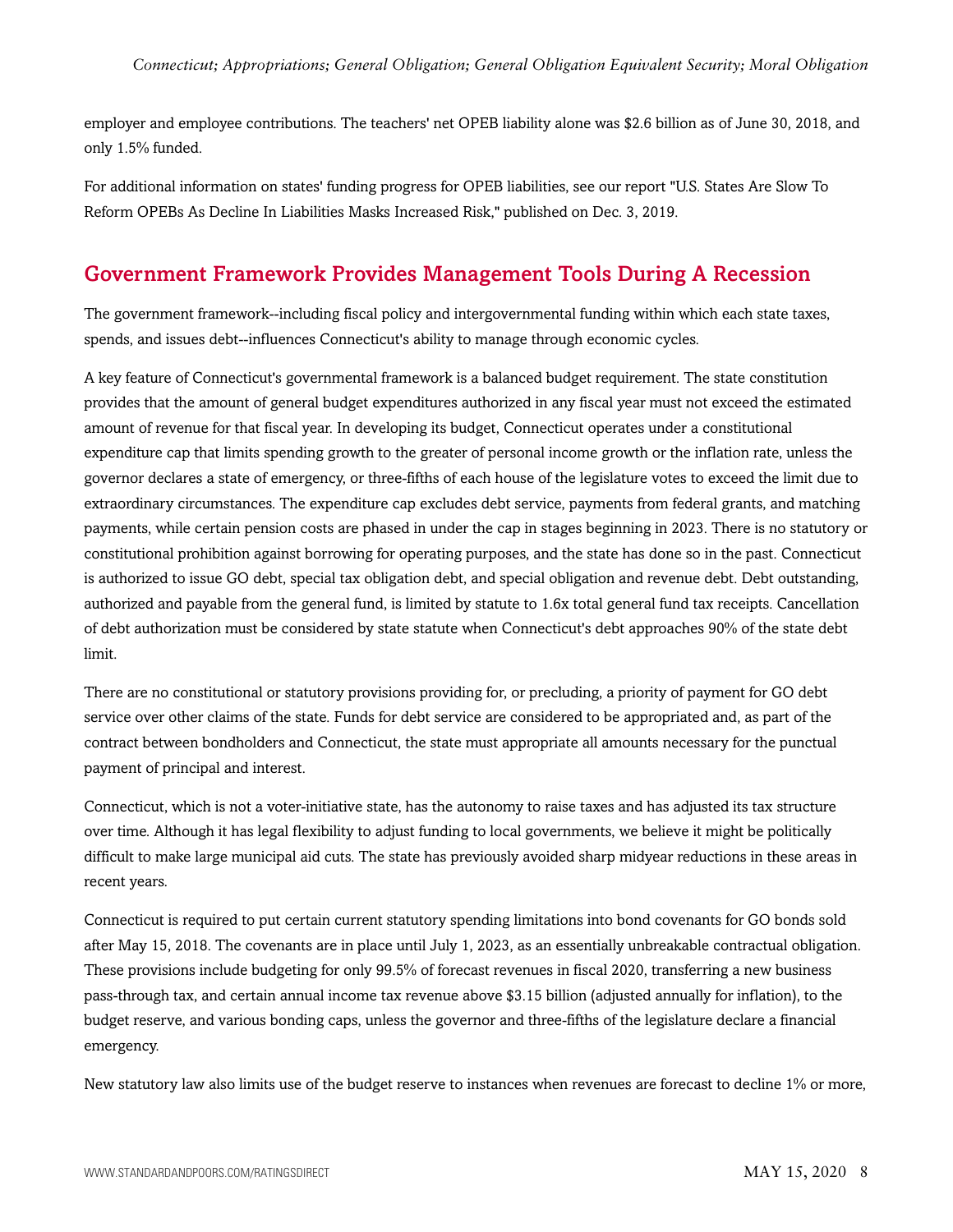or if the budget reserve equals 5% or more of current-year appropriations of the amount in excess of the 5% for the payment of unfunded past service liability of the employees' and teachers' pension systems, which are in excess of regular contributions.

On a scale from '1.0' (strongest) to '4.0' (weakest), S&P Global Ratings assigned a '1.9' score to Connecticut's governmental framework.

# <span id="page-8-0"></span>Strong Financial Policies And Budgetary Management Benefit The State During The Recession

We consider Connecticut's management practices strong under our Financial Management Assessment (FMA) methodology. An FMA of strong indicates that, in our opinion, practices are robust, well embedded, and likely sustainable.

Beginning Oct. 15, 2009, the Office of Policy and Management (OPM) and the legislature's Office of Fiscal Analysis have been required by statute to issue consensus revenue estimates each year. An update to the estimate is required by Nov. 10, Jan. 15, and April 30 of each year, and must cover a five-year period. In addition to its internal resources, Connecticut bases its revenue estimates for budget forecasting on a number of outside data sources and economic forecasting firms. The state's long-term financial planning includes a three-year forecast for the legislature in addition to the biennial budget. The financial plan is updated annually and submitted to the legislature by Nov. 15.

The state produces a five-year capital improvement plan as part of the November update. State statutes require monthly revenue and expenditure forecasts measured against the budget. The OPM and the Office of the Comptroller generate monthly reports projecting year-end surpluses or deficits.

State statutes also prescribe investment of state funds. Dedicated staff monitors investments and generates monthly reports. Connecticut also holds at least quarterly meetings with the investment advisory commission. The state has debt management policies that guide amortization and issuance.

State statute authorizes a BRF at a maximum of 15% of general fund appropriations. State statutes prescribe that all unappropriated general fund surpluses must be transferred into the state's BRF, and that the fund can only be drawn on to fund operating deficits. Before 2018, and the imposition of bond covenants mandating revenues above its volatility cap to go into the reserve, the state typically held low reserves in recent years despite the economic recovery.

Connecticut maintains a formal schedule for updating revenues and expenditures on a monthly basis, and this is done by both OPM and the comptroller. If the comptroller reports a projected general fund deficit of greater than 1%, the governor is required to file a deficit mitigation plan. Although the governor might reduce appropriations, this is limited to 5% of total appropriations and 3% of any fund, with any additional reductions requiring legislative approval. Legislative deliberation relating to interim budget adjustments has contributed to a delay in addressing budget gaps at times. The state is allowed to end the year in a deficit position, which has periodically been addressed with deficit bonds. However, statutory provisions provide that any new budget deficit after fiscal 2013 must be funded in the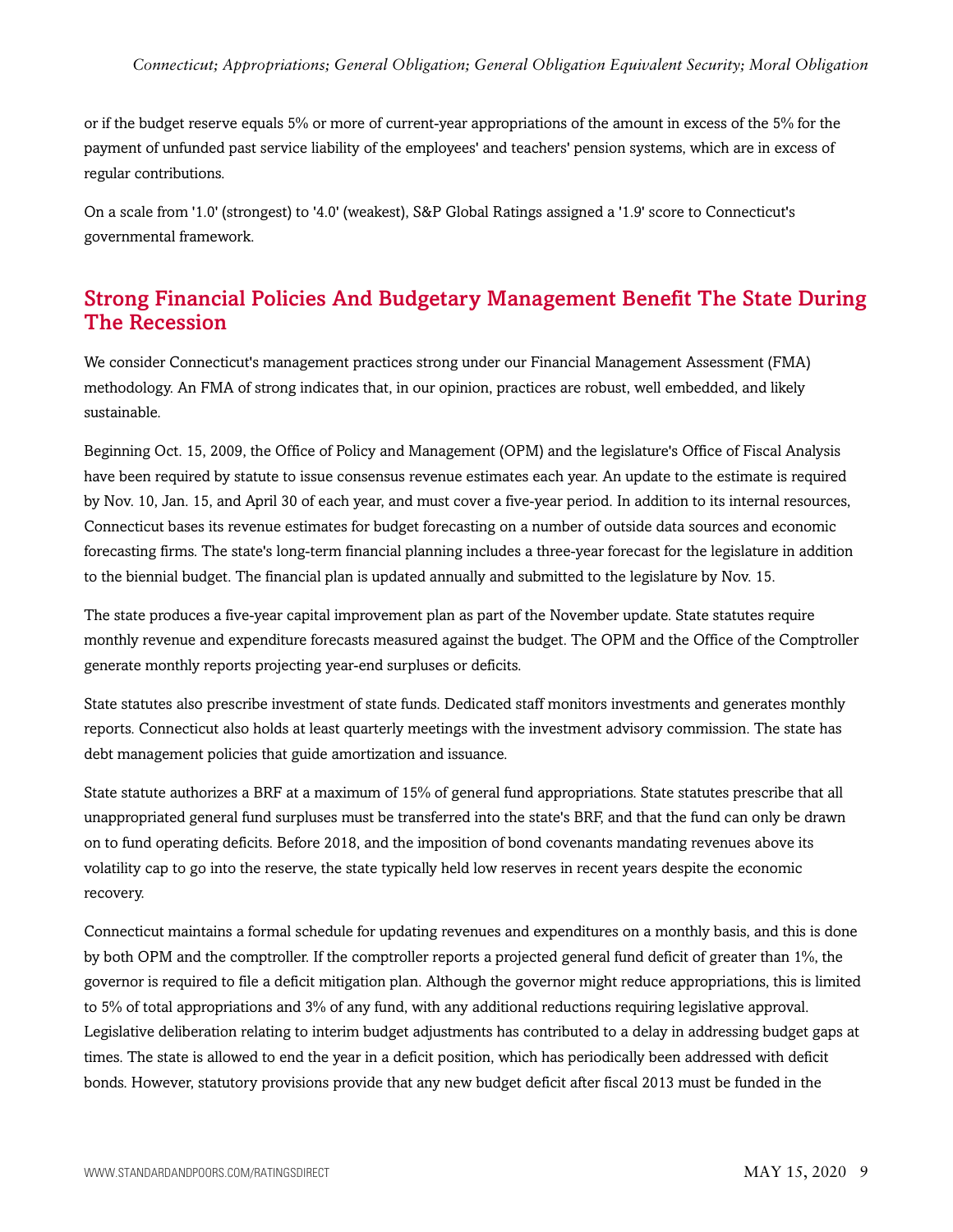budget of the year following the next fiscal year (when the magnitude of the previous budget deficit has become fully known). Gap-closing solutions in previous bienniums have relied on significant nonrecurring measures and structural solutions.

On a scale from '1.0' (strongest) to '4.0' (weakest), S&P Global Ratings assigned a score of '1.5' to Connecticut's financial management.

Ratings Detail (As Of May 15, 2020)

| "ס"                                                               |                |          |  |
|-------------------------------------------------------------------|----------------|----------|--|
| Connecticut GO                                                    |                |          |  |
| Long Term Rating                                                  | A/Stable       | Affirmed |  |
| Connecticut GO                                                    |                |          |  |
| Long Term Rating                                                  | A/Stable       | Affirmed |  |
| <b>Connecticut APPROP</b>                                         |                |          |  |
| Long Term Rating                                                  | A-/Stable      | Affirmed |  |
| Connecticut GO                                                    |                |          |  |
| Long Term Rating                                                  | A/Stable       | Affirmed |  |
| Connecticut GO                                                    |                |          |  |
| Long Term Rating                                                  | A/Stable       | Affirmed |  |
| Connecticut GO                                                    |                |          |  |
| Long Term Rating                                                  | A/Stable       | Affirmed |  |
| Connecticut GO                                                    |                |          |  |
| Long Term Rating                                                  | A/Stable       | Affirmed |  |
| Connecticut GO                                                    |                |          |  |
| Long Term Rating                                                  | A/Stable       | Affirmed |  |
| Connecticut GO                                                    |                |          |  |
| Long Term Rating                                                  | A/Stable       | Affirmed |  |
| Connecticut GO                                                    |                |          |  |
| Long Term Rating                                                  | A/Stable       | Affirmed |  |
| Connecticut GO                                                    |                |          |  |
| Long Term Rating                                                  | A/Stable       | Affirmed |  |
| Connecticut GO                                                    |                |          |  |
| Long Term Rating                                                  | A/A-1/Stable   | Affirmed |  |
| Connecticut GO                                                    |                |          |  |
| Long Term Rating                                                  | A/Stable       | Affirmed |  |
| <b>Unenhanced Rating</b>                                          | NR(SPUR)       |          |  |
| Connecticut GO bnds ser 2019 A dtd 04/11/2019 due 04/15/2020-2039 |                |          |  |
| <b>Unenhanced Rating</b>                                          | A(SPUR)/Stable | Affirmed |  |
| Connecticut GO bnds ser 2019 A dtd 04/11/2019 due 04/15/2020-2039 |                |          |  |
| <b>Unenhanced Rating</b>                                          | A(SPUR)/Stable | Affirmed |  |
| Connecticut GO (AGM)                                              |                |          |  |
| <b>Unenhanced Rating</b>                                          | A(SPUR)/Stable | Affirmed |  |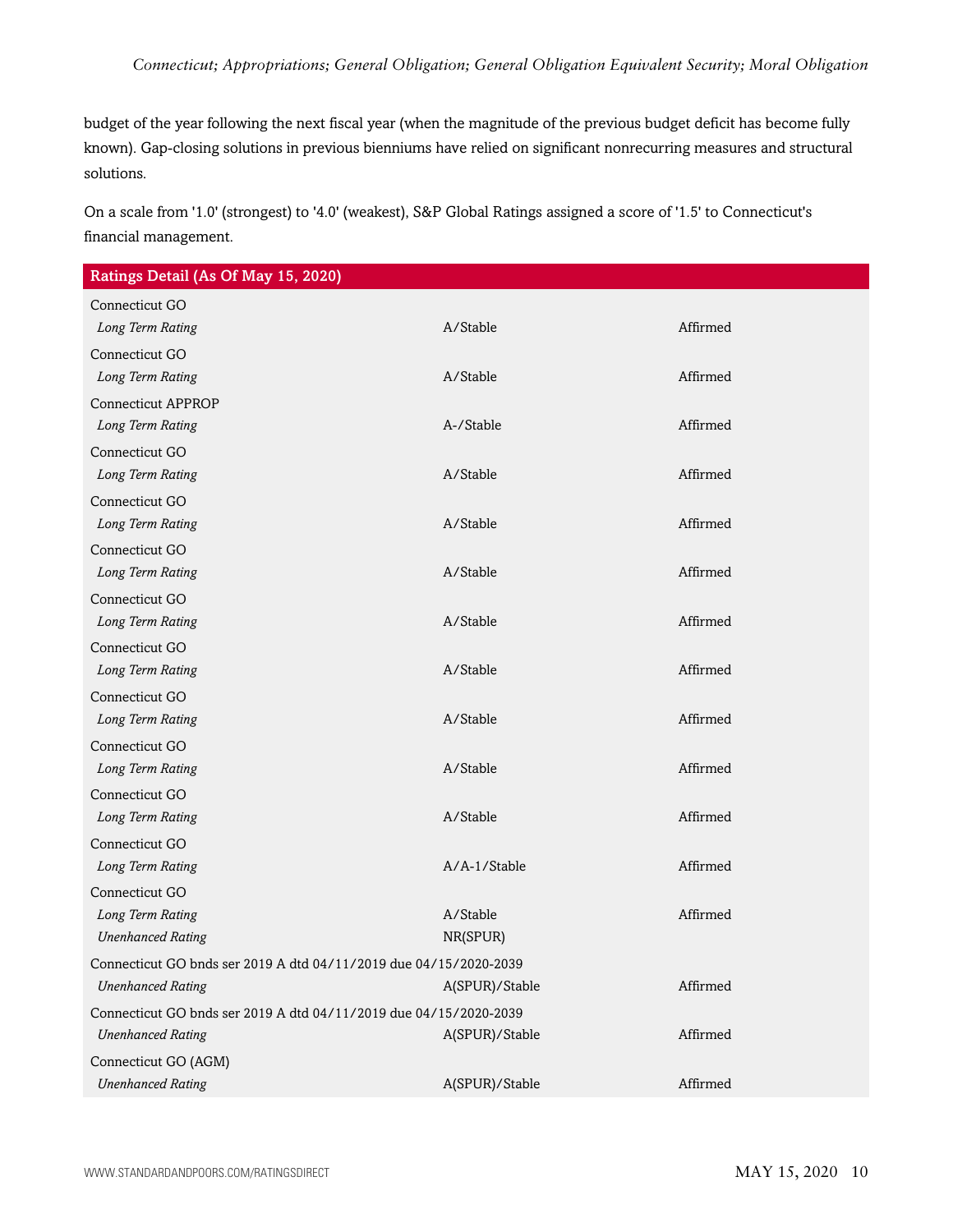| Ratings Detail (As Of May 15, 2020) (cont.) |                |          |
|---------------------------------------------|----------------|----------|
| Connecticut GO (AGM)                        |                |          |
| <b>Unenhanced Rating</b>                    | A(SPUR)/Stable | Affirmed |
| Connecticut GO (AGM)                        |                |          |
| <b>Unenhanced Rating</b>                    | A(SPUR)/Stable | Affirmed |
| Connecticut GO (AGM)                        |                |          |
| <b>Unenhanced Rating</b>                    | A(SPUR)/Stable | Affirmed |
| Connecticut GO (AGM)                        |                |          |
| <b>Unenhanced Rating</b>                    | A(SPUR)/Stable | Affirmed |
| Connecticut GO (AGM)                        |                |          |
| <b>Unenhanced Rating</b>                    | A(SPUR)/Stable | Affirmed |
| Connecticut GO (AGM)                        |                |          |
| <b>Unenhanced Rating</b>                    | A(SPUR)/Stable | Affirmed |
| Connecticut GO (AGM)                        |                |          |
| <b>Unenhanced Rating</b>                    | A(SPUR)/Stable | Affirmed |
| Connecticut GO (AGM)                        |                |          |
| <b>Unenhanced Rating</b>                    | A(SPUR)/Stable | Affirmed |
| Connecticut GO (AGM) (SECMKT)               |                |          |
| <b>Unenhanced Rating</b>                    | A(SPUR)/Stable | Affirmed |
| Connecticut GO (AGM) (SECMKT)               |                |          |
| <b>Unenhanced Rating</b>                    | A(SPUR)/Stable | Affirmed |
| Connecticut GO (AGM) (SECMKT)               |                |          |
| <b>Unenhanced Rating</b>                    | A(SPUR)/Stable | Affirmed |
| Connecticut GO (AGM) (SECMKT)               |                |          |
| <b>Unenhanced Rating</b>                    | A(SPUR)/Stable | Affirmed |
| Connecticut GO (AGM) (SECMKT)               |                |          |
| <b>Unenhanced Rating</b>                    | A(SPUR)/Stable | Affirmed |
| Connecticut GO (AGM) (SEC MKT)              |                |          |
| <b>Unenhanced Rating</b>                    | A(SPUR)/Stable | Affirmed |
| Connecticut GO (AGM) (SEC MKT)              |                |          |
| <b>Unenhanced Rating</b>                    | A(SPUR)/Stable | Affirmed |
| Connecticut GO (AGM) (SEC MKT)              |                |          |
| <b>Unenhanced Rating</b>                    | A(SPUR)/Stable | Affirmed |
| Connecticut GO (AGM) (SEC MKT)              |                |          |
| <b>Unenhanced Rating</b>                    | A(SPUR)/Stable | Affirmed |
| Connecticut GO (AGM) (SEC MKT)              |                |          |
| <b>Unenhanced Rating</b>                    | A(SPUR)/Stable | Affirmed |
| Connecticut GO (AGM) (SEC MKT)              |                |          |
| <b>Unenhanced Rating</b>                    | A(SPUR)/Stable | Affirmed |
| Connecticut GO (AGM) (SEC MKT)              |                |          |
| <b>Unenhanced Rating</b>                    | A(SPUR)/Stable | Affirmed |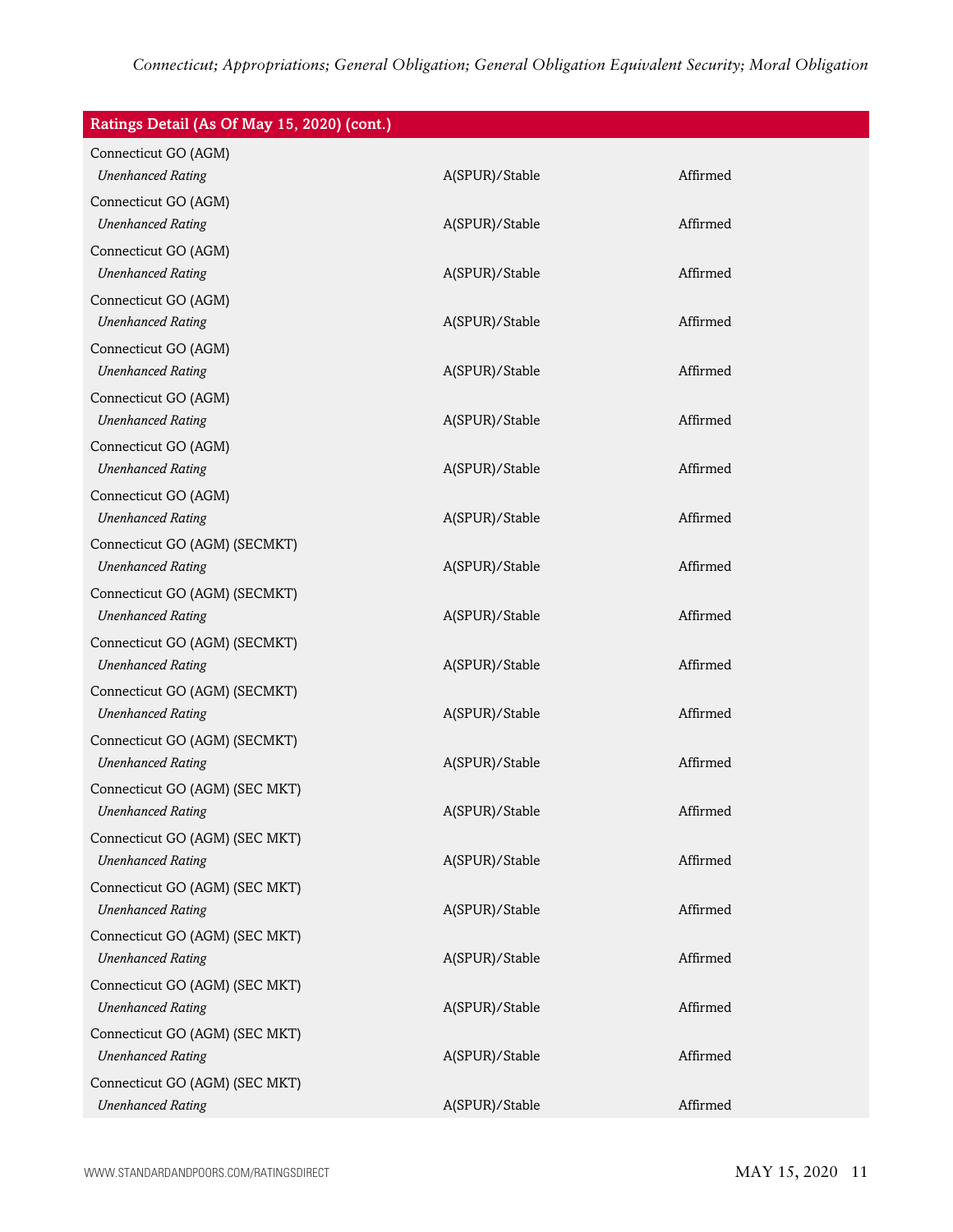| Ratings Detail (As Of May 15, 2020) (cont.) |                |          |
|---------------------------------------------|----------------|----------|
| Connecticut GO (AMBAC)                      |                |          |
| <b>Unenhanced Rating</b>                    | A(SPUR)/Stable | Affirmed |
| Connecticut GO (BAM)                        |                |          |
| <b>Unenhanced Rating</b>                    | A(SPUR)/Stable | Affirmed |
| Connecticut GO (BAM)                        |                |          |
| <b>Unenhanced Rating</b>                    | A(SPUR)/Stable | Affirmed |
| Connecticut GO (BAM)                        |                |          |
| <b>Unenhanced Rating</b>                    | A(SPUR)/Stable | Affirmed |
| Connecticut GO (BAM)                        |                |          |
| <b>Unenhanced Rating</b>                    | A(SPUR)/Stable | Affirmed |
| Connecticut GO (BAM)                        |                |          |
| <b>Unenhanced Rating</b>                    | A(SPUR)/Stable | Affirmed |
| Connecticut GO (BAM)                        |                |          |
| <b>Unenhanced Rating</b>                    | A(SPUR)/Stable | Affirmed |
| Connecticut GO (BAM)                        |                |          |
| <b>Unenhanced Rating</b>                    | A(SPUR)/Stable | Affirmed |
| Connecticut GO (BAM) (SECMKT)               |                |          |
| <b>Unenhanced Rating</b>                    | A(SPUR)/Stable | Affirmed |
| Connecticut GO (BAM) (SECMKT)               |                |          |
| <b>Unenhanced Rating</b>                    | A(SPUR)/Stable | Affirmed |
| Connecticut GO (BAM) (SECMKT)               |                |          |
| <b>Unenhanced Rating</b>                    | A(SPUR)/Stable | Affirmed |
| Connecticut GO (BAM) (SECMKT)               |                |          |
| <b>Unenhanced Rating</b>                    | A(SPUR)/Stable | Affirmed |
| Connecticut GO (BAM) (SECMKT)               |                |          |
| <b>Unenhanced Rating</b>                    | A(SPUR)/Stable | Affirmed |
| Connecticut GO (BAM) (SECMKT)               |                |          |
| <b>Unenhanced Rating</b>                    | A(SPUR)/Stable | Affirmed |
| Connecticut GO (BAM) (SECMKT)               |                |          |
| <b>Unenhanced Rating</b>                    | A(SPUR)/Stable | Affirmed |
| Connecticut GO (BAM) (SECMKT)               |                |          |
| <b>Unenhanced Rating</b>                    | A(SPUR)/Stable | Affirmed |
| Connecticut GO (BAM) (SECMKT)               |                |          |
| <b>Unenhanced Rating</b>                    | A(SPUR)/Stable | Affirmed |
| Connecticut GO (BAM) (SECMKT)               |                |          |
| <b>Unenhanced Rating</b>                    | A(SPUR)/Stable | Affirmed |
| Connecticut GO (BAM) (SECMKT)               |                |          |
| <b>Unenhanced Rating</b>                    | A(SPUR)/Stable | Affirmed |
| Connecticut GO (BAM) (SECMKT)               |                |          |
| <b>Unenhanced Rating</b>                    | A(SPUR)/Stable | Affirmed |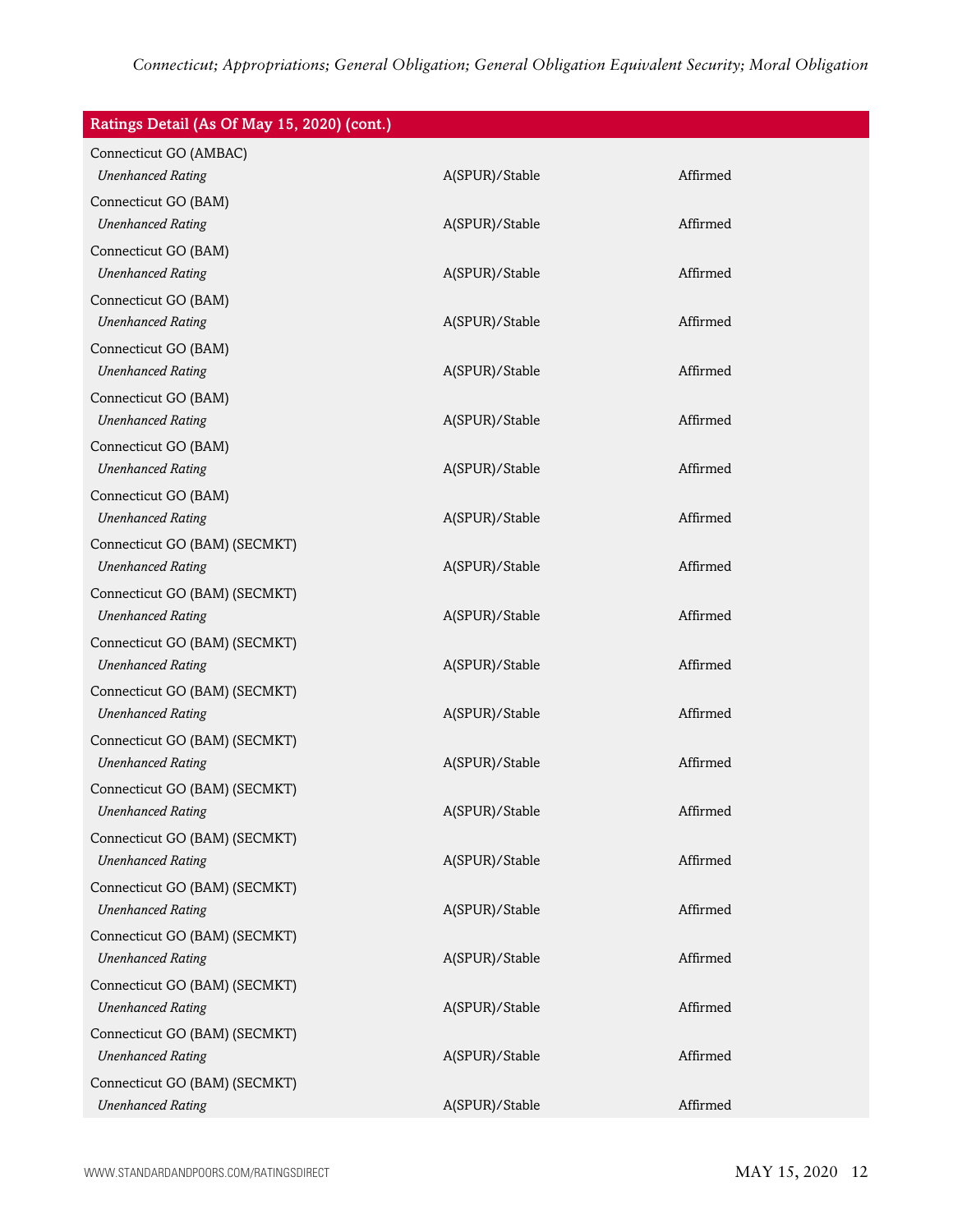| Ratings Detail (As Of May 15, 2020) (cont.)               |                |          |
|-----------------------------------------------------------|----------------|----------|
| Connecticut GO (BAM) (SECMKT)<br><b>Unenhanced Rating</b> | A(SPUR)/Stable | Affirmed |
| Connecticut GO (BAM) (SECMKT)<br><b>Unenhanced Rating</b> | A(SPUR)/Stable | Affirmed |
| Connecticut GO (BAM) (SECMKT)<br><b>Unenhanced Rating</b> | A(SPUR)/Stable | Affirmed |
| Connecticut GO (BAM) (SECMKT)<br><b>Unenhanced Rating</b> | A(SPUR)/Stable | Affirmed |
| Connecticut GO (BAM) (SECMKT)<br><b>Unenhanced Rating</b> | A(SPUR)/Stable | Affirmed |
| Connecticut GO (BAM) (SECMKT)<br><b>Unenhanced Rating</b> | A(SPUR)/Stable | Affirmed |
| Connecticut GO (BAM) (SECMKT)<br><b>Unenhanced Rating</b> | A(SPUR)/Stable | Affirmed |
| Connecticut GO (BAM) (SECMKT)<br><b>Unenhanced Rating</b> | A(SPUR)/Stable | Affirmed |
| Connecticut GO (BAM) (SECMKT)<br><b>Unenhanced Rating</b> | A(SPUR)/Stable | Affirmed |
| Connecticut GO (BAM) (SECMKT)<br><b>Unenhanced Rating</b> | A(SPUR)/Stable | Affirmed |
| Connecticut GO (BAM) (SECMKT)<br><b>Unenhanced Rating</b> | A(SPUR)/Stable | Affirmed |
| Connecticut GO (BAM) (SECMKT)<br><b>Unenhanced Rating</b> | A(SPUR)/Stable | Affirmed |
| Connecticut GO (BAM) (SECMKT)<br><b>Unenhanced Rating</b> | A(SPUR)/Stable | Affirmed |
| Connecticut GO (BAM) (SECMKT)<br><b>Unenhanced Rating</b> | A(SPUR)/Stable | Affirmed |
| Connecticut GO (BAM) (SECMKT)<br><b>Unenhanced Rating</b> | A(SPUR)/Stable | Affirmed |
| Connecticut GO (BAM) (SECMKT)<br><b>Unenhanced Rating</b> | A(SPUR)/Stable | Affirmed |
| Connecticut GO (BAM) (SECMKT)<br><b>Unenhanced Rating</b> | A(SPUR)/Stable | Affirmed |
| Connecticut GO (BAM) (SECMKT)<br><b>Unenhanced Rating</b> | A(SPUR)/Stable | Affirmed |
| Connecticut GO (BAM) (SECMKT)<br><b>Unenhanced Rating</b> | A(SPUR)/Stable | Affirmed |
| Connecticut GO (BAM) (SECMKT)<br><b>Unenhanced Rating</b> | A(SPUR)/Stable | Affirmed |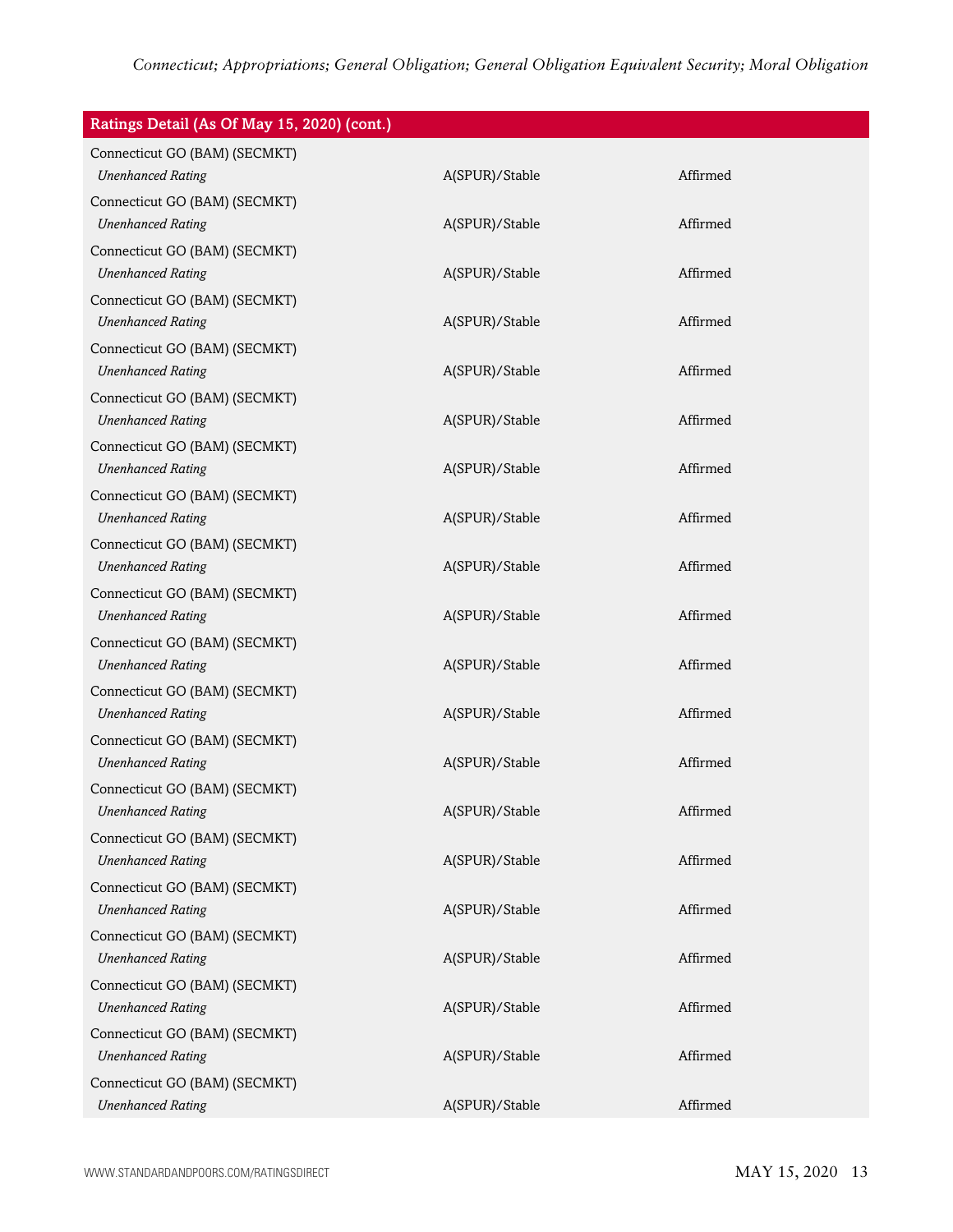| Ratings Detail (As Of May 15, 2020) (cont.)                                  |                |          |
|------------------------------------------------------------------------------|----------------|----------|
| Connecticut GO (BAM) (SEC MKT)                                               |                |          |
| <b>Unenhanced Rating</b>                                                     | A(SPUR)/Stable | Affirmed |
| Connecticut GO (BAM) (SEC MKT)                                               |                |          |
| <b>Unenhanced Rating</b>                                                     | A(SPUR)/Stable | Affirmed |
| Connecticut GO (BAM) (SEC MKT)                                               |                |          |
| <b>Unenhanced Rating</b>                                                     | A(SPUR)/Stable | Affirmed |
| Connecticut GO (FGIC)                                                        |                |          |
| <b>Unenhanced Rating</b>                                                     | A(SPUR)/Stable | Affirmed |
| Connecticut GO (FGIC) (National)                                             |                |          |
| <b>Unenhanced Rating</b>                                                     | A(SPUR)/Stable | Affirmed |
| Connecticut GO (MBIA) (National)                                             |                |          |
| <b>Unenhanced Rating</b>                                                     | A(SPUR)/Stable | Affirmed |
| Connecticut GO (MBIA) (National)                                             |                |          |
| <b>Unenhanced Rating</b>                                                     | A(SPUR)/Stable | Affirmed |
|                                                                              |                |          |
| <b>Capital Region Development Authority, Connecticut</b><br>Connecticut      |                |          |
| Capital City Econ Dev Auth (Connecticut) GOEQUIV                             |                |          |
| Long Term Rating                                                             | A/A-1/Stable   | Affirmed |
| Capital Region Dev Auth (Connecticut) GOEQUIV                                |                |          |
| Long Term Rating                                                             | A/Stable       | Affirmed |
| Capital Region Dev Auth (Connecticut) GOEQUIV                                |                |          |
| Long Term Rating                                                             | A/Stable       | Affirmed |
| Capital Region Dev Auth (Connecticut) GOEQUIV                                |                |          |
| <b>Unenhanced Rating</b>                                                     | A(SPUR)/Stable | Affirmed |
| <b>Connecticut Hlth &amp; Educl Facs Auth, Connecticut</b>                   |                |          |
| Connecticut                                                                  |                |          |
| Connecticut Hlth & Educl Facs Auth (Connecticut) APPROP                      |                |          |
| Long Term Rating                                                             | A-/Stable      | Affirmed |
| Connecticut Hlth & Educl Facs Auth (Connecticut) APPROP                      |                |          |
| Long Term Rating                                                             | A-/Stable      | Affirmed |
| Connecticut Hlth & Educl Facs Auth (Connecticut) GO                          |                |          |
| Long Term Rating                                                             | A/Stable       | Affirmed |
| Connecticut Hlth & Educl Facs Auth (Connecticut) GO                          | A/Stable       | Affirmed |
| Long Term Rating<br>Connecticut Hlth & Educl Facs Auth (Connecticut) GOEQUIV |                |          |
| Long Term Rating                                                             | A/Stable       | Affirmed |
| Connecticut Hlth & Educl Facs Auth (Connecticut) GOEQUIV                     |                |          |
| Long Term Rating                                                             | A/Stable       | Affirmed |
| Connecticut Hlth & Educl Facs Auth (Connecticut) GOEQUIV                     |                |          |
| Long Term Rating                                                             | A/Stable       | Affirmed |
| Connecticut Hlth & Educl Facs Auth (Connecticut) GOEQUIV                     |                |          |
| Long Term Rating                                                             | A/Stable       | Affirmed |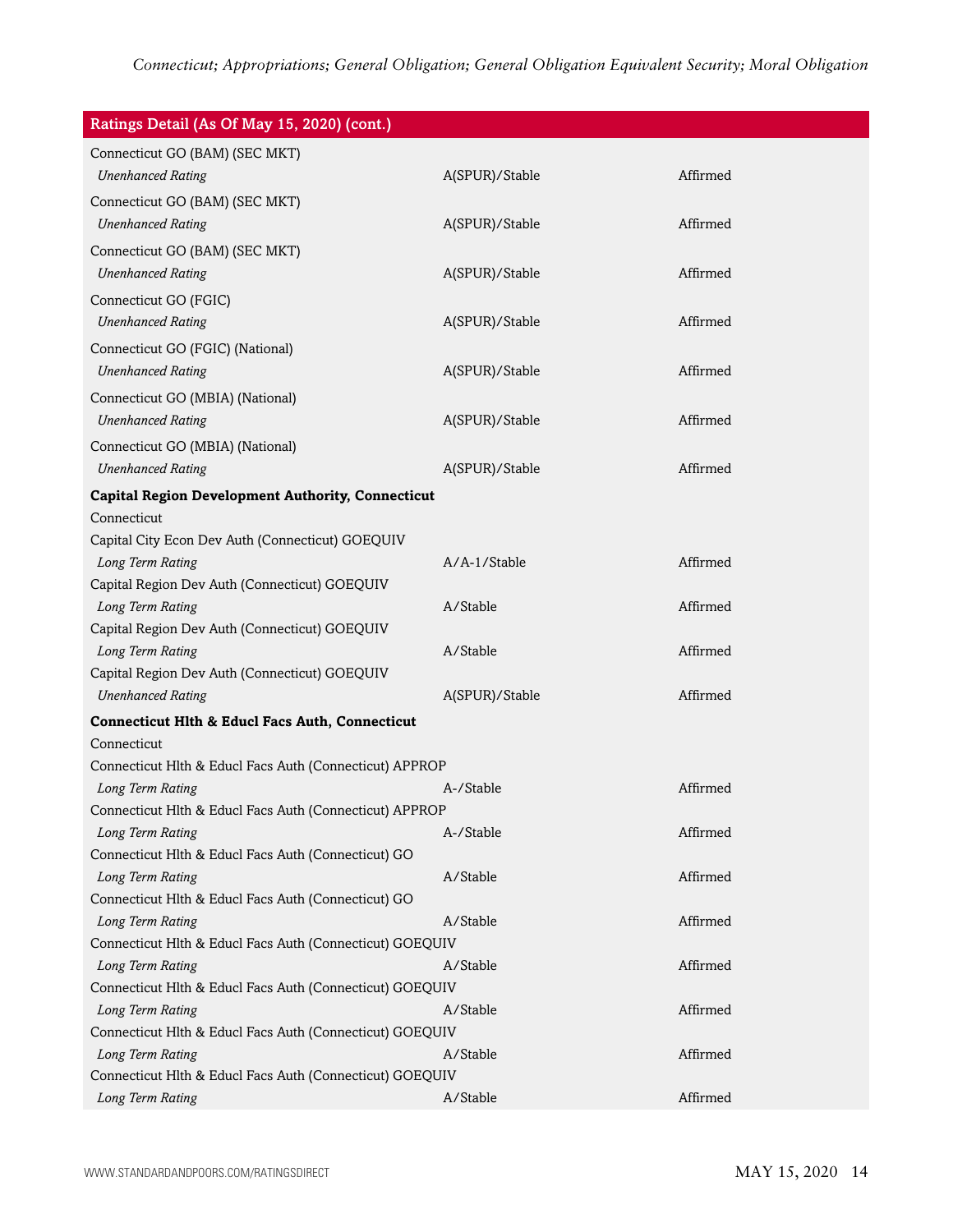| Ratings Detail (As Of May 15, 2020) (cont.)                                                              |                  |          |
|----------------------------------------------------------------------------------------------------------|------------------|----------|
| Connecticut Hlth & Educl Facs Auth (Connecticut) GOEQUIV                                                 |                  |          |
| Long Term Rating                                                                                         | A/Stable         | Affirmed |
| Connecticut Hlth & Educl Facs Auth (Connecticut) GOEQUIV                                                 |                  |          |
| Long Term Rating                                                                                         | A/Stable         | Affirmed |
| Connecticut Hlth & Educl Facs Auth (Connecticut) GOEQUIV                                                 |                  |          |
| Long Term Rating                                                                                         | A/Stable         | Affirmed |
| Connecticut Hlth & Educl Facs Auth (Connecticut) GOEQUIV (AGM)                                           |                  |          |
| <b>Unenhanced Rating</b>                                                                                 | A(SPUR)/Stable   | Affirmed |
| Connecticut Hlth & Educl Facs Auth (Connecticut) GOEQUIV (AGM)                                           |                  |          |
| <b>Unenhanced Rating</b>                                                                                 | A(SPUR)/Stable   | Affirmed |
| Connecticut Hlth & Educl Facs Auth (Connecticut) GOEQUIV (BAM)                                           |                  |          |
| <b>Unenhanced Rating</b>                                                                                 | A(SPUR)/Stable   | Affirmed |
| Connecticut Hlth & Educl Facs Auth (Connecticut) GOEQUIV (BAM)                                           |                  |          |
| <b>Unenhanced Rating</b>                                                                                 | A(SPUR)/Stable   | Affirmed |
| Connecticut Hlth & Educl Facs Auth (Connecticut) GO equiv (BAM) (SECMKT)                                 |                  |          |
| <b>Unenhanced Rating</b>                                                                                 | A(SPUR)/Stable   | Affirmed |
| Connecticut Hlth & Educl Facs Auth (Connecticut) MORALOB (ASSURED GTY)                                   |                  |          |
| <b>Unenhanced Rating</b>                                                                                 | BBB(SPUR)/Stable | Affirmed |
| Connecticut Hlth & Educl Facs Auth (Connecticut) (BAM) (SEC MKT)                                         |                  |          |
| <b>Unenhanced Rating</b>                                                                                 | A(SPUR)/Stable   | Affirmed |
| Connecticut Hlth & Educl Facs Auth (Connecticut) (BAM) (SEC MKT)                                         |                  |          |
| <b>Unenhanced Rating</b>                                                                                 | A(SPUR)/Stable   | Affirmed |
| Connecticut Hlth & Educl Facs Auth (Connecticut) (BAM) (SEC MKT)                                         |                  |          |
| <b>Unenhanced Rating</b>                                                                                 | A(SPUR)/Stable   | Affirmed |
| <b>Connecticut Hsg Fin Auth, Connecticut</b>                                                             |                  |          |
| Connecticut                                                                                              |                  |          |
| Connecticut Hsg Fin Auth (Connecticut) state-supported sp oblig bnds                                     |                  |          |
| Long Term Rating                                                                                         | A/Stable         | Affirmed |
| Connecticut Hsg Fin Auth (Connecticut) state-supported sp oblig bnds                                     |                  |          |
| Long Term Rating                                                                                         | A/Stable         | Affirmed |
| Connecticut Hsg Fin Auth (Connecticut) state-supported sp oblig bnds (Connecticut) ser 24 due 06/15/2048 |                  |          |
| Long Term Rating                                                                                         | A/Stable         | Affirmed |
| Connecticut Hsg Fin Auth (Connecticut) GOEQUIV                                                           |                  |          |
| Long Term Rating                                                                                         | A/Stable         | Affirmed |
| Connecticut Hsg Fin Auth (Connecticut) GOEQUIV                                                           |                  |          |
| Long Term Rating                                                                                         | A/Stable         | Affirmed |
| Connecticut Hsg Fin Auth (Connecticut) GOEQUIV                                                           |                  |          |
| Long Term Rating                                                                                         | A/Stable         | Affirmed |
| Connecticut Hsg Fin Auth (Connecticut) GOEQUIV                                                           |                  |          |
| Long Term Rating                                                                                         | A/Stable         | Affirmed |
| Connecticut Hsg Fin Auth (Connecticut) GOEQUIV                                                           |                  |          |
| Long Term Rating                                                                                         | A/Stable         | Affirmed |
| <b>Connecticut Innovations Incorporated, Connecticut</b>                                                 |                  |          |
| Connecticut                                                                                              |                  |          |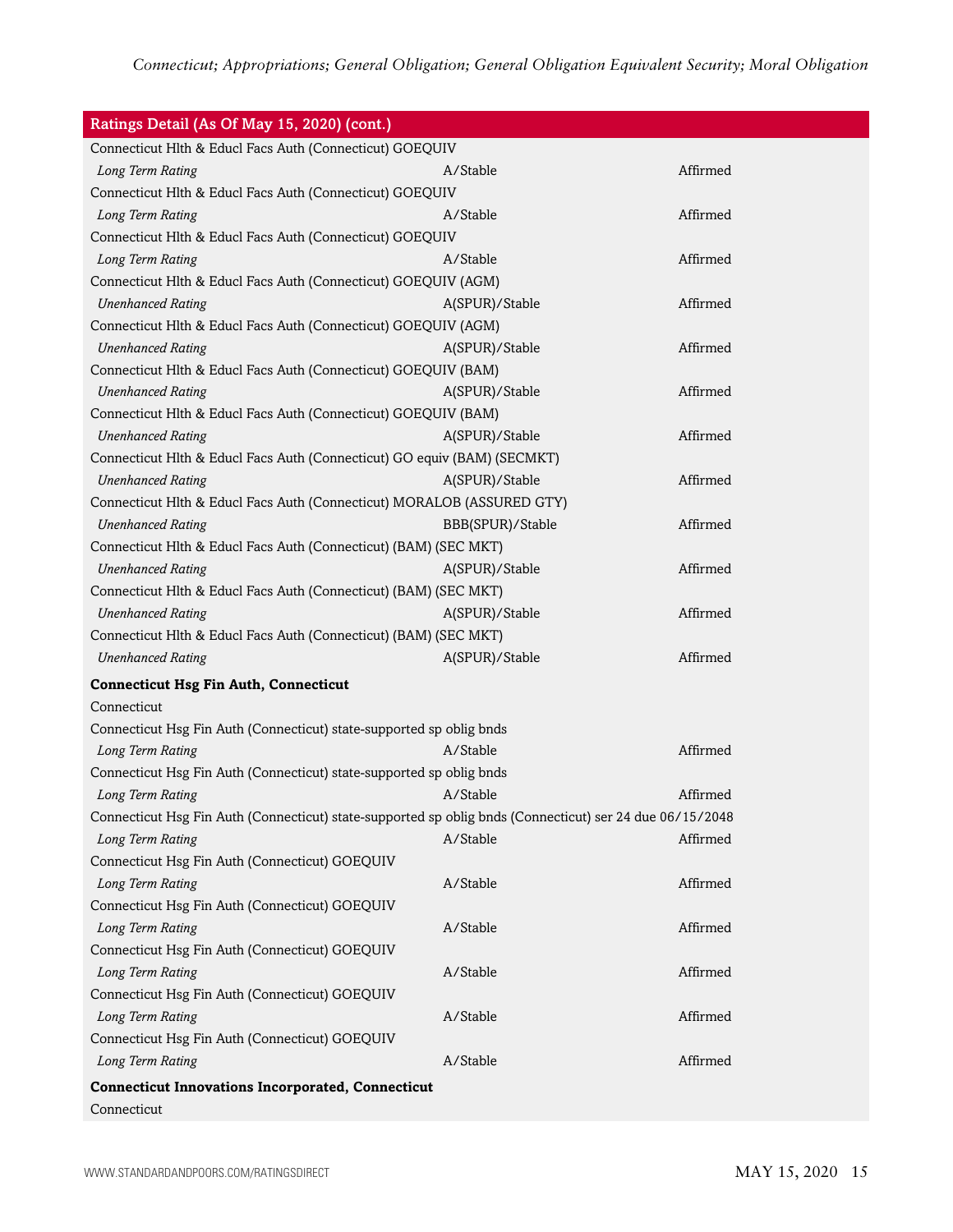| Ratings Detail (As Of May 15, 2020) (cont.)             |                |          |  |
|---------------------------------------------------------|----------------|----------|--|
| Connecticut Dev Auth (Connecticut) GO (AGM)             |                |          |  |
| <b>Unenhanced Rating</b>                                | A(SPUR)/Stable | Affirmed |  |
| Connecticut Dev Auth (Connecticut) GO (MBIA) (National) |                |          |  |
| <b>Unenhanced Rating</b>                                | A(SPUR)/Stable | Affirmed |  |
| Connecticut Innovations Inc (Connecticut) GOEQUIV       |                |          |  |
| Long Term Rating                                        | A/Stable       | Affirmed |  |
| <b>Hartford, Connecticut</b>                            |                |          |  |
| Connecticut                                             |                |          |  |
| Connecticut GO (ASSURED GTY)                            |                |          |  |
| <b>Unenhanced Rating</b>                                | A(SPUR)/Stable | Affirmed |  |
| Many issues are enhanced by bond insurance.             |                |          |  |